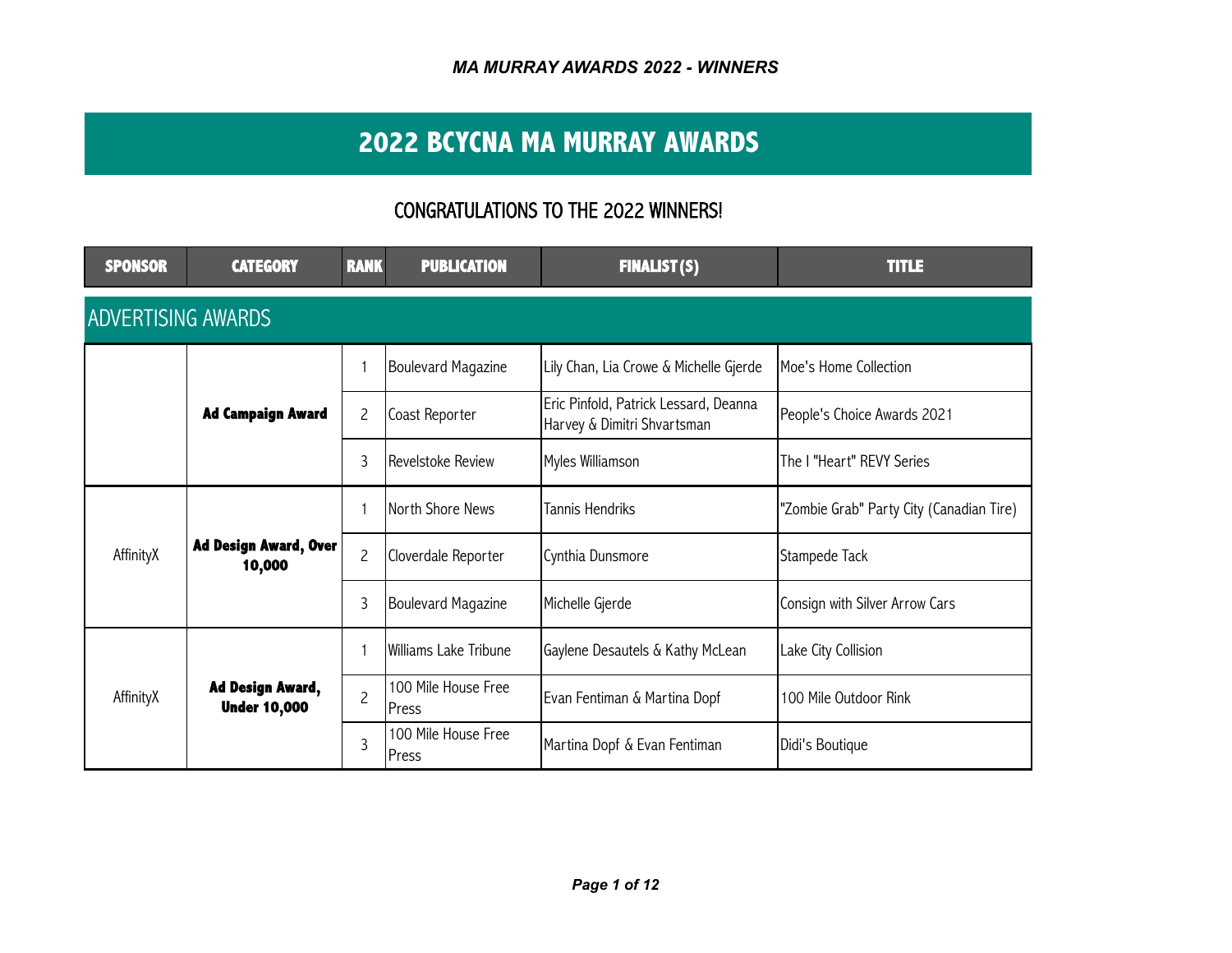| <b>SPONSOR</b>        | <b>CATEGORY</b>                                   | <b>RANK</b>    | <b>PUBLICATION</b>    | <b>FINALIST(S)</b>                   | <b>TITLE</b>                                                                        |
|-----------------------|---------------------------------------------------|----------------|-----------------------|--------------------------------------|-------------------------------------------------------------------------------------|
|                       |                                                   | 1              | Mission City Record   | Jamie Hayes                          | Goody Too Shoes                                                                     |
|                       | <b>Online Advertising</b><br><b>Award</b>         | $\overline{c}$ | Rocky Mountain Goat   | Arthur Tanga                         | <b>Bikes and Bites</b>                                                              |
|                       |                                                   | 3              | Langley Advance-Times | Shaulene Burkett                     | Canada Day in the City!                                                             |
|                       |                                                   | 1              | Pique Newsmagazine    | Pique Team                           | Pique's Best of Whistler                                                            |
|                       | <b>Reader Engagement</b><br><b>Campaign Award</b> | $\overline{c}$ | <b>Victoria News</b>  | Michelle Cabana & Victoria News Team | Best of the City                                                                    |
|                       |                                                   | 3              | Nanaimo News Bulletin | lSean McCue                          | Pet Photo Contest                                                                   |
| <b>WRITING AWARDS</b> |                                                   |                |                       |                                      |                                                                                     |
|                       |                                                   | 1              | Nelson Star           | Tyler Harper                         | Internet famous: Abbotsford's Kris Collins<br>is a TikTok comedy queen              |
| <b>KPU</b>            | <b>Arts &amp; Culture Writing</b><br><b>Award</b> | $\overline{c}$ | Hope Standard         | Adam Louis                           | A Cut Above                                                                         |
|                       |                                                   | 3              | Kelowna Capital News  | Aaron Hemens                         | Creating Queens: Kelowna's Indigenous<br>drag queens use their platforms to inspire |
| <b>KPU</b>            |                                                   | 1              | Kamloops This Week    | IJessica Wallace                     | From hotels and motels to housing?                                                  |
|                       | <b>Business Writing</b><br><b>Award</b>           | $\overline{c}$ | Pique Newsmagazine    | Braden Dupuis & Brandon Barrett      | Labour Shortage                                                                     |
|                       |                                                   | 3              | North Shore News      | Jane Seyd                            | Deep Cove businesses face big rent hikes                                            |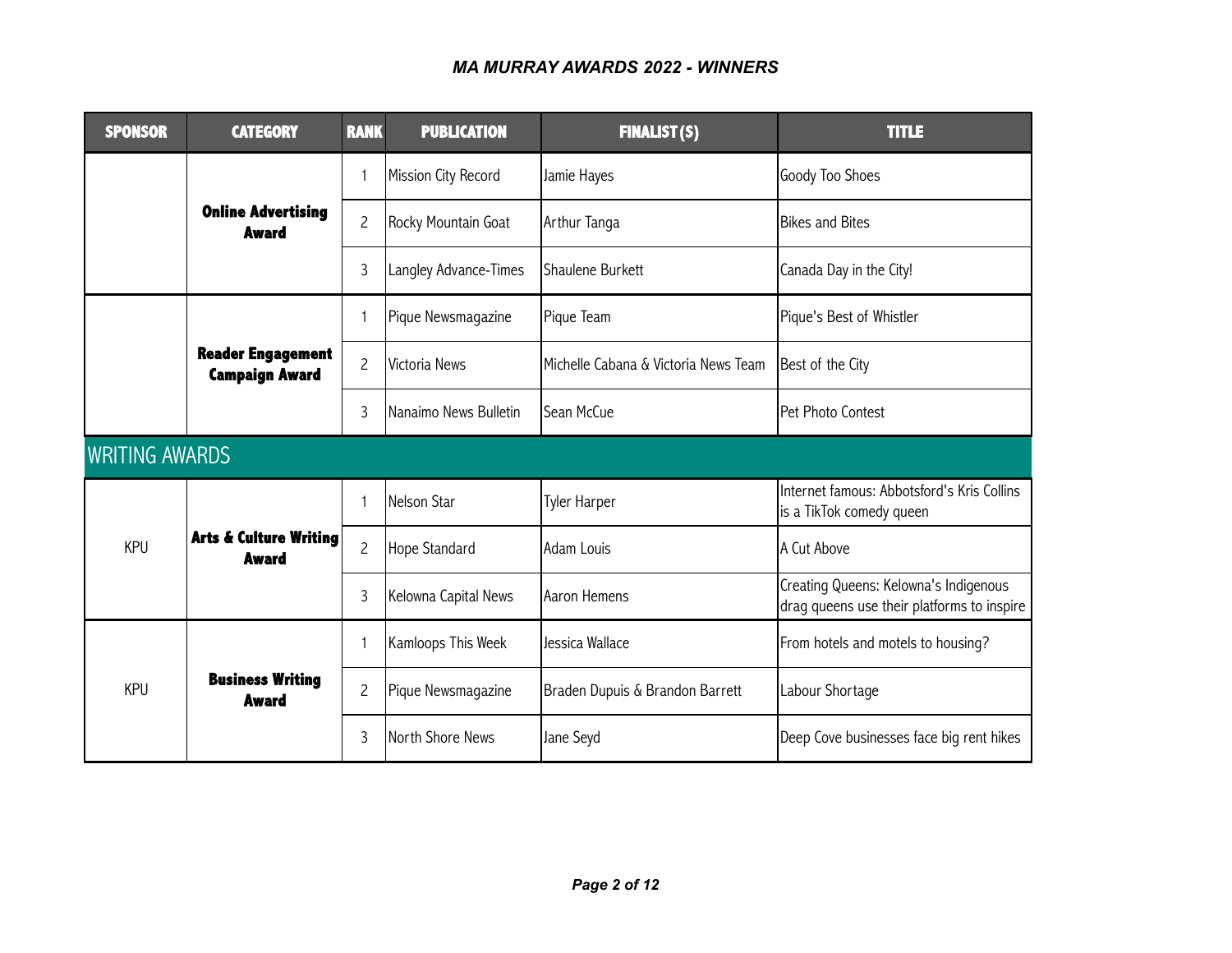| <b>SPONSOR</b>                                | <b>CATEGORY</b>                                 | <b>RANK</b>       | <b>PUBLICATION</b>                      | <b>FINALIST(S)</b>          | <b>TITLE</b>                                                                                                    |
|-----------------------------------------------|-------------------------------------------------|-------------------|-----------------------------------------|-----------------------------|-----------------------------------------------------------------------------------------------------------------|
|                                               |                                                 |                   | The Similkameen<br>Spotlight            | Andrea DeMeer               | Old Dogs                                                                                                        |
| <b>KPU</b>                                    | <b>Columnist Award</b>                          | $\overline{c}$    | Surrey Now-Leader                       | Beau Simpson                | <b>Beau Knows</b>                                                                                               |
|                                               | 3                                               | Surrey Now-Leader | Tom Zytaruk                             | So Let it be Done           |                                                                                                                 |
| <b>Editorial Award</b><br><b>Black Family</b> |                                                 | $\mathbf{1}$      | Campbell River Mirror                   | Alistair Taylor             | We can't move forward as a nation without<br>coming to terms with this stark indictment<br>of our colonial past |
|                                               |                                                 | $\overline{c}$    | Oliver/Osoyoos Times-<br>Chronicle      | Don Urquhart                | The ultimate selfishness                                                                                        |
|                                               |                                                 | 3                 | Fernie Free Press                       | <b>Scott Tibballs</b>       | Water, water, not quite everywhere                                                                              |
|                                               |                                                 | $\mathbf{1}$      | Pique Newsmagazine                      | <b>Brandon Barrett</b>      | Green lake is a hub of biodiversity                                                                             |
| Global Container<br><b>Terminals</b>          | <b>Environmental</b><br><b>Initiative Award</b> | $\overline{c}$    | The Squamish Chief                      | Jennifer Thuncher           | Another Mass Fish Kill                                                                                          |
|                                               |                                                 | 3                 | North Shore News                        | Elisia Seeber               | Developer redesigns building to save<br>beloved cedar tree                                                      |
|                                               | <b>Environmental Writing</b><br><b>Award</b>    | $\mathbf{1}$      | Tofino-Ucluelet Westerly<br><b>News</b> | <b>Andrew Bailey</b>        | <b>Bears</b>                                                                                                    |
| FortisBC                                      |                                                 | $\overline{c}$    | North Shore News                        | <b>Brent Richter</b>        | North Van naturalist racing to save bats<br>from deadly disease                                                 |
|                                               |                                                 | 3                 | Pique Newsmagazine                      | Alyssa Noel & Megan Lalonde | Generations on the Glaciers                                                                                     |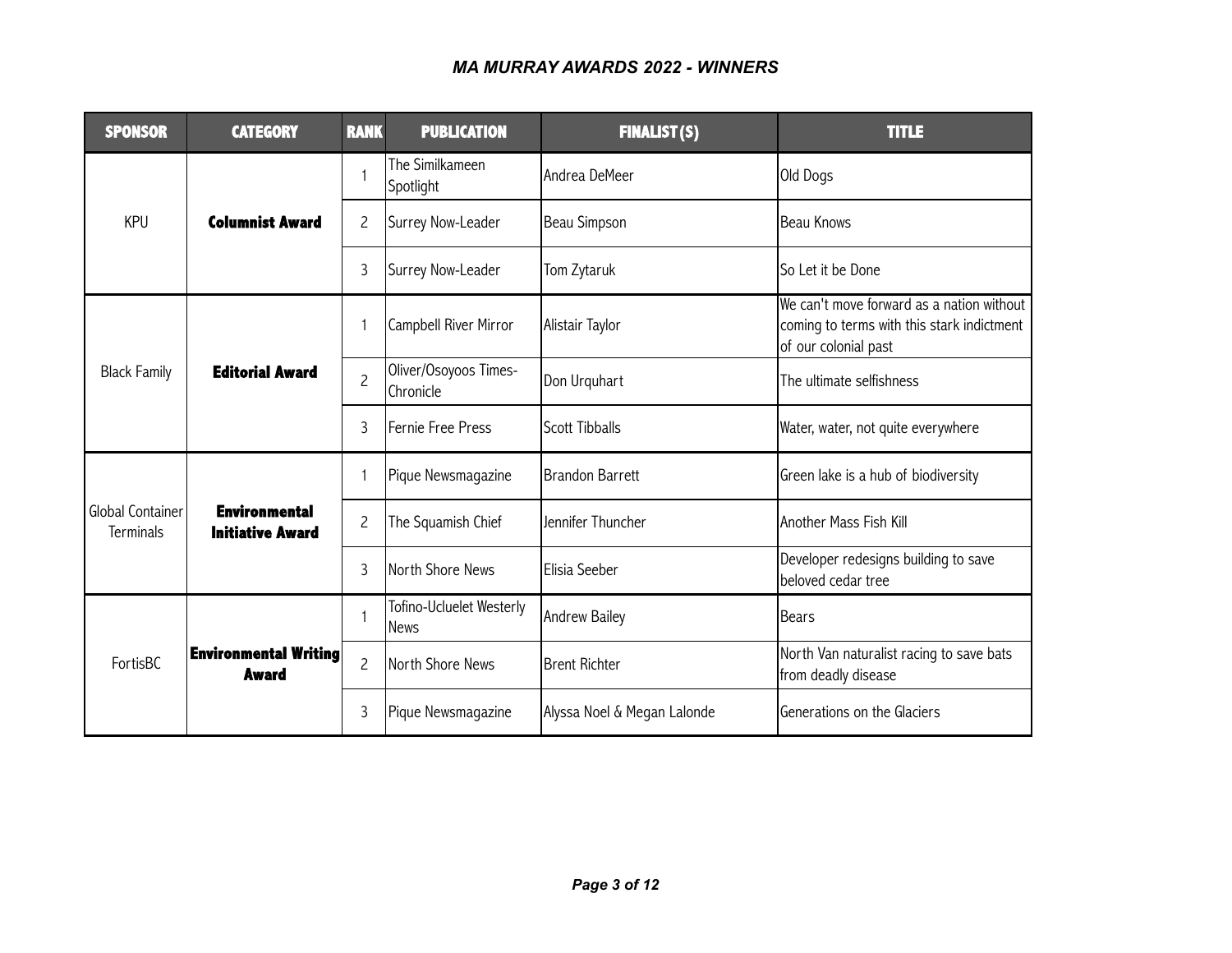| <b>SPONSOR</b>                  | <b>CATEGORY</b>                                     | <b>RANK</b>    | <b>PUBLICATION</b>           | <b>FINALIST(S)</b>                                                                                                                                                                                                                                                     | <b>TITLE</b>                                                                                                |
|---------------------------------|-----------------------------------------------------|----------------|------------------------------|------------------------------------------------------------------------------------------------------------------------------------------------------------------------------------------------------------------------------------------------------------------------|-------------------------------------------------------------------------------------------------------------|
|                                 |                                                     | $\mathbf{1}$   | Comox Valley Record          | Erin Haluschak                                                                                                                                                                                                                                                         | Valley woman makes historic name change<br>for truth and reconciliation                                     |
| Langara College                 | <b>Feature Article</b><br><b>Award, Over 10,000</b> | $\overline{c}$ | Comox Valley Record          | Mike Chouinard                                                                                                                                                                                                                                                         | Roby was more than a statistic to many                                                                      |
|                                 |                                                     | 3              | Kelowna Capital News         | Aaron Hemens, Michael Rodriguez &<br>Jen Zielinski<br>Paul Rodgers<br>K-J Millar<br><b>Tyler Harper</b><br><b>Haley Ritchie</b><br>Alexander Cosh, Shane Carlson & Kelly<br>Keil<br>Grace Kennedy<br>Jessica Wallace<br>Jane Skrypnek<br>Braden Dupuis & Clare Ogilvie | We Are Medicine: The Syilx-designed mural<br>on Kelowna's Gospel Mission                                    |
| Vancouver                       |                                                     | 1              | Kimberley Bulletin           |                                                                                                                                                                                                                                                                        | Returned stolen dog results in story of<br>compassion                                                       |
| <b>Fraser Port</b><br>Authority | <b>Feature Article</b><br>Award, Under 10,000       | $\overline{c}$ | The Northern View            |                                                                                                                                                                                                                                                                        | 44 - Georgina Calder's story                                                                                |
|                                 |                                                     | 3              | Nelson Star                  |                                                                                                                                                                                                                                                                        | The dogs of Al Magaw                                                                                        |
|                                 |                                                     |                | Yukon News                   |                                                                                                                                                                                                                                                                        | Coming together: How Old Crow became<br>one of the first communities in the world<br>to be fully vaccinated |
| <b>KPU</b>                      | <b>Feature Series Award</b>                         | $\overline{c}$ | Powell River Peak            |                                                                                                                                                                                                                                                                        | Housing options hard to come by                                                                             |
|                                 |                                                     | 3              | Agassiz-Harrison<br>Observer |                                                                                                                                                                                                                                                                        | #Buttergate                                                                                                 |
|                                 | <b>John Collison</b>                                |                | Kamloops This Week           |                                                                                                                                                                                                                                                                        | Spending at the TNRD                                                                                        |
| Glacier Media                   | <b>Memorial Award for</b><br><b>Investigative</b>   | $\overline{c}$ | Saanich News                 |                                                                                                                                                                                                                                                                        | Sexual assault survivor finds no justice<br>with Saanich police                                             |
|                                 | <b>Journalism</b>                                   | 3              | Pique Newsmagazine           |                                                                                                                                                                                                                                                                        | Ransomware                                                                                                  |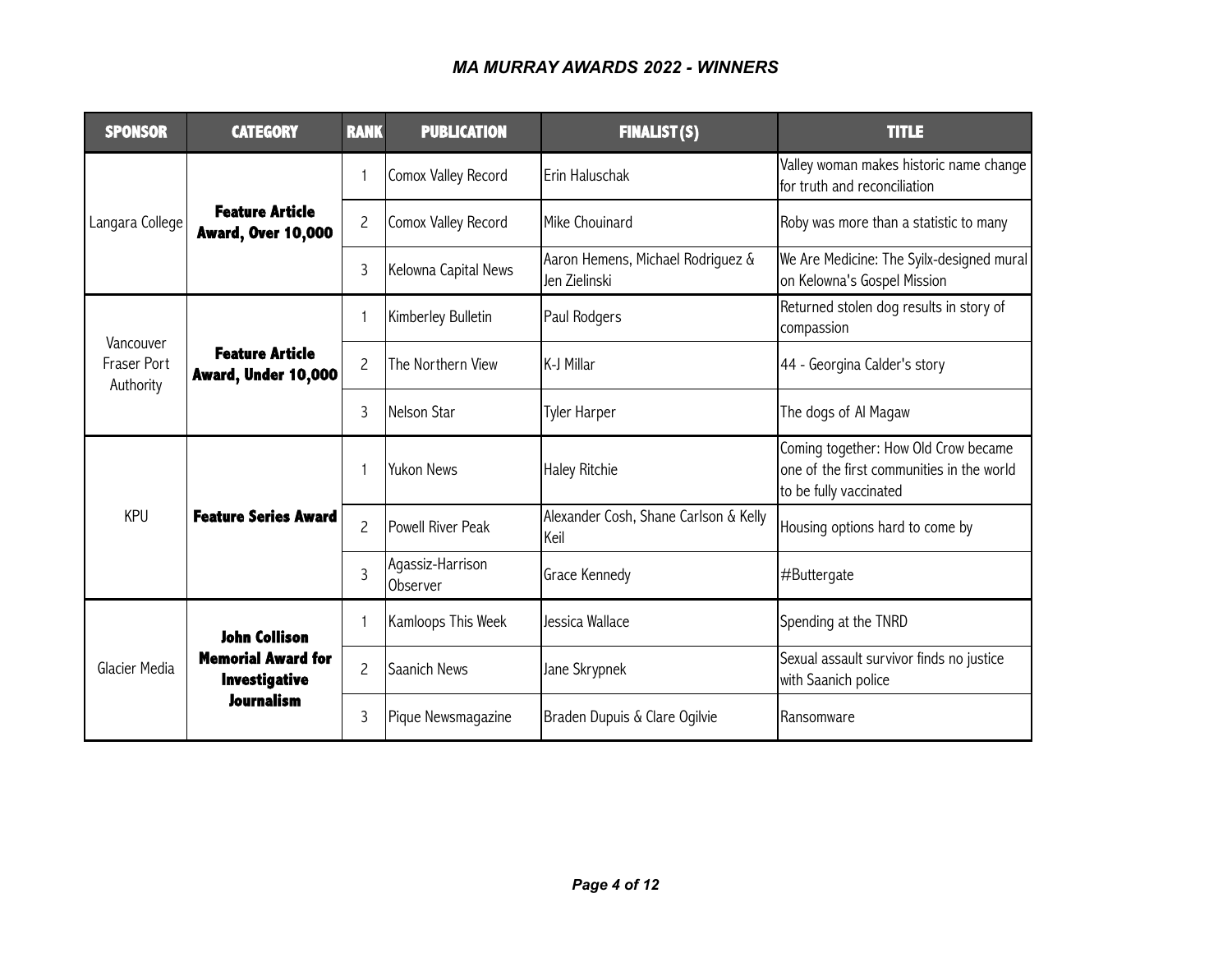| <b>SPONSOR</b>    | <b>CATEGORY</b>                                    | <b>RANK</b>    | <b>PUBLICATION</b>              | <b>FINALIST(S)</b>    | <b>TITLE</b>                                                                                                                |
|-------------------|----------------------------------------------------|----------------|---------------------------------|-----------------------|-----------------------------------------------------------------------------------------------------------------------------|
|                   |                                                    | 1              | Pique Newsmagazine              | Alyssa Noel           | The Legend of Frank Gott                                                                                                    |
| <b>BC Museums</b> | <b>Neville Shanks</b><br><b>Memorial Award for</b> | $\overline{c}$ | Ashcroft-Cache Creek<br>Journal | Barbara Roden         | A brief history of Lytton, which might have<br>been BC's capital                                                            |
| Association       | <b>Historical Writing</b>                          | 3              | Nelson Star                     | <b>Tyler Harper</b>   | The trials of Edmund Bodine: How a<br>Kootenay woman's parents defended<br>Japanese officers during the Second World<br>War |
|                   |                                                    | 1              | Nelson Star                     | Tyler Harper          | In Nelson's forests, trail building becomes<br>lan art                                                                      |
| FortisBC          | <b>Outdoor Recreation</b><br><b>Writing Award</b>  | $\overline{c}$ | Pique Newsmagazine              | Megan Lalonde         | What's SUP                                                                                                                  |
|                   |                                                    | 3              | Castlegar News                  | <b>Betsy Kline</b>    | Robson man survives avalanche in Norns<br>Range                                                                             |
|                   |                                                    | 1              | Columbia Valley Pioneer         | <b>Steve Hubrecht</b> | Local mountain biker making dramatic<br>recovery                                                                            |
|                   | <b>Sports Writing Award</b>                        | $\overline{c}$ | North Shore News                | <b>Andy Prest</b>     | New West Van track to be named Harry<br>Jerome Oval                                                                         |
|                   |                                                    | 3              | Vancouver is Awesome            | Daniel Wagner         | Brian Burke said no to a Gretzky trade in<br>1988 for the Canucks - what if he had said<br>yes?                             |
|                   | PHOTOGRAPHY AWARDS                                 |                |                                 |                       |                                                                                                                             |
|                   | <b>Feature Photo Award,</b><br>Over 10,000         | 1              | Nanaimo News Bulletin           | Josef Jacobson        | Exhibit examines value of dreams                                                                                            |
|                   |                                                    | $\overline{c}$ | Chilliwack Progress             | Jenna Hauck           | Family finds 'perfect' puppy with limb<br>difference for 2-year-old lvy McLeod                                              |
|                   |                                                    | 3              | North Shore News                | Mike Wakefield        | Centenarian gets her jab                                                                                                    |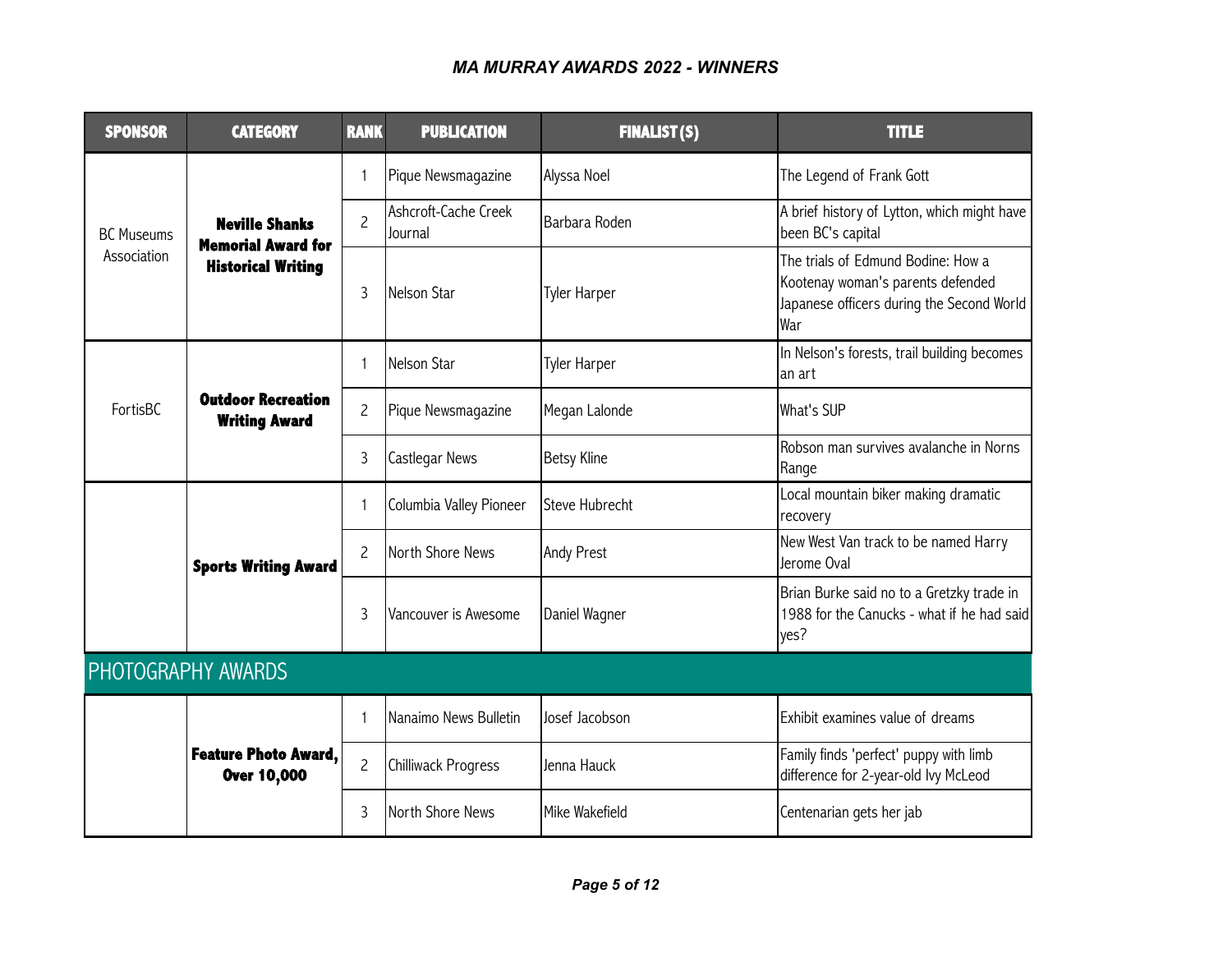| <b>SPONSOR</b>        | <b>CATEGORY</b>                                                    | <b>RANK</b>    | <b>PUBLICATION</b>    | <b>FINALIST(S)</b>                                                 | <b>TITLE</b>                                        |
|-----------------------|--------------------------------------------------------------------|----------------|-----------------------|--------------------------------------------------------------------|-----------------------------------------------------|
|                       |                                                                    | $\mathbf{1}$   | Gabriola Sounder      | Sarah Holmes                                                       | Simple Solitude                                     |
| <b>Trans Mountain</b> | Feature Photo Award,<br><b>Under 10,000</b>                        | $\overline{c}$ | The Northern View     | K-J Millar                                                         | Tears for the lost                                  |
|                       |                                                                    | $\mathsf{3}$   | Rocky Mountain Goat   | Sandra James                                                       | <b>Breakfast</b>                                    |
|                       |                                                                    | $\mathbf{1}$   | Campbell River Mirror | Marc Kitteringham, Sean Feagan,<br>Alistair Taylor & Taija Larmand | A Day in the Life of Campbell River                 |
|                       | <b>Photo Essay Award</b>                                           | $\overline{c}$ | Chilliwack Progress   | Jenna Hauck                                                        | Before and after the blaze that destroyed<br>Lytton |
|                       |                                                                    | 3              | Boulevard Magazine    | Lia Crowe                                                          | Artist & Muse                                       |
|                       |                                                                    | $\mathbf{1}$   | Boulevard Magazine    | Don Denton                                                         | In Studio with Tanya Bub                            |
|                       | <b>Portrait/Personality</b><br><b>Photo Award, Over</b><br>10,000  | $\overline{c}$ | North Shore News      | Paul McGrath                                                       | <b>Stolen Head Dress</b>                            |
|                       |                                                                    | $\mathsf{3}$   | Kamloops This Week    | Dave Eagles                                                        | Nah, must pay                                       |
|                       | <b>Portrait/Personality</b><br><b>Photo Award, Under</b><br>10,000 | $\mathbf{1}$   | Nelson Star           | <b>Bill Metcalfe</b>                                               | Candace Green, apprentice welder                    |
|                       |                                                                    | $\overline{c}$ | The Northern View     | K-J Millar                                                         | Looking through the glass                           |
|                       |                                                                    | 3              | Williams Lake Tribune | Angie Mindus                                                       | Art brings history to life                          |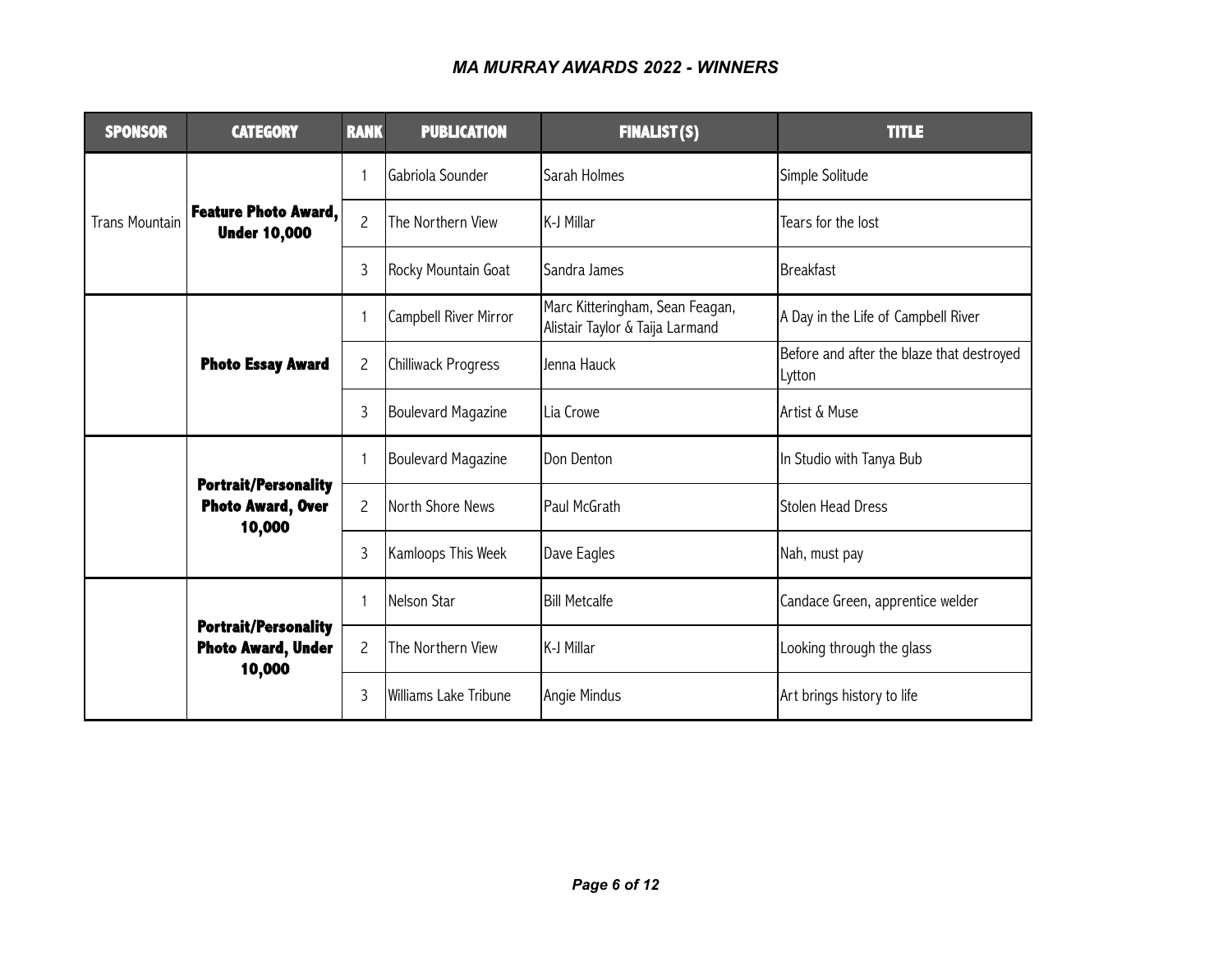| <b>SPONSOR</b>              | <b>CATEGORY</b>                                     |                                                                                                                                                                                                                                                                                                                                                                                                                                                                                                                                                                                                   | <b>PUBLICATION</b>           | <b>FINALIST(S)</b>                              | <b>TITLE</b>                                            |
|-----------------------------|-----------------------------------------------------|---------------------------------------------------------------------------------------------------------------------------------------------------------------------------------------------------------------------------------------------------------------------------------------------------------------------------------------------------------------------------------------------------------------------------------------------------------------------------------------------------------------------------------------------------------------------------------------------------|------------------------------|-------------------------------------------------|---------------------------------------------------------|
|                             |                                                     | 1                                                                                                                                                                                                                                                                                                                                                                                                                                                                                                                                                                                                 | Campbell River Mirror        | Sean Feagan                                     | On The 'Green'                                          |
| <b>HUB</b><br>International | <b>Sports Photo Award,</b><br>Over 10,000           | $\overline{c}$                                                                                                                                                                                                                                                                                                                                                                                                                                                                                                                                                                                    |                              | Aaron Hinks                                     | Shark attack                                            |
|                             |                                                     | <b>RANK</b><br>Peace Arch News<br>3<br><b>Tri-City News</b><br>Mario Bartel<br>Quesnel, Cariboo<br>$\mathbf{1}$<br>Cassidy Dankochik<br>Observer<br>$\overline{c}$<br>Kevin Rothbauer<br>Lake Cowichan Gazette<br>3<br>Jacob Lubberts<br>The Northern Sentinel<br>Campbell River Mirror<br>Marc Kitteringham<br>$\mathbf{1}$<br>$\overline{c}$<br><b>Burnaby Now</b><br>Jennifer Gauthier<br>3<br>North Shore News<br>Paul McGrath<br>100 Mile House Free<br>$\mathbf{1}$<br><b>Patrick Davies</b><br><b>IPress</b><br>Tofino-Ucluelet Westerly<br>$\overline{c}$<br>Nora O'Malley<br><b>News</b> |                              | Three TC teams poised for run at<br>provincials |                                                         |
|                             |                                                     |                                                                                                                                                                                                                                                                                                                                                                                                                                                                                                                                                                                                   |                              |                                                 | A Rough Landing                                         |
| <b>HUB</b><br>International | <b>Sports Photo Award,</b><br><b>Under 10,000</b>   |                                                                                                                                                                                                                                                                                                                                                                                                                                                                                                                                                                                                   |                              |                                                 | Kraken's 1st wins                                       |
|                             |                                                     |                                                                                                                                                                                                                                                                                                                                                                                                                                                                                                                                                                                                   |                              |                                                 | Catching air                                            |
|                             |                                                     |                                                                                                                                                                                                                                                                                                                                                                                                                                                                                                                                                                                                   |                              |                                                 | Family of slain Indigenous man confronts<br><b>RCMP</b> |
|                             | <b>Spot News Photo</b><br><b>Award, Over 10,000</b> |                                                                                                                                                                                                                                                                                                                                                                                                                                                                                                                                                                                                   |                              |                                                 | Rainy Remembrance                                       |
|                             |                                                     |                                                                                                                                                                                                                                                                                                                                                                                                                                                                                                                                                                                                   |                              |                                                 | West Van Seawalk Closed                                 |
|                             | <b>Spot News Photo</b><br>Award, Under 10,000       |                                                                                                                                                                                                                                                                                                                                                                                                                                                                                                                                                                                                   |                              |                                                 | Band drums up support for truckers                      |
|                             |                                                     |                                                                                                                                                                                                                                                                                                                                                                                                                                                                                                                                                                                                   |                              |                                                 | Trudeau's III-Timed Tofino Vacation                     |
|                             |                                                     | 3                                                                                                                                                                                                                                                                                                                                                                                                                                                                                                                                                                                                 | The Similkameen<br>Spotlight | Andrea DeMeer                                   | After the flood                                         |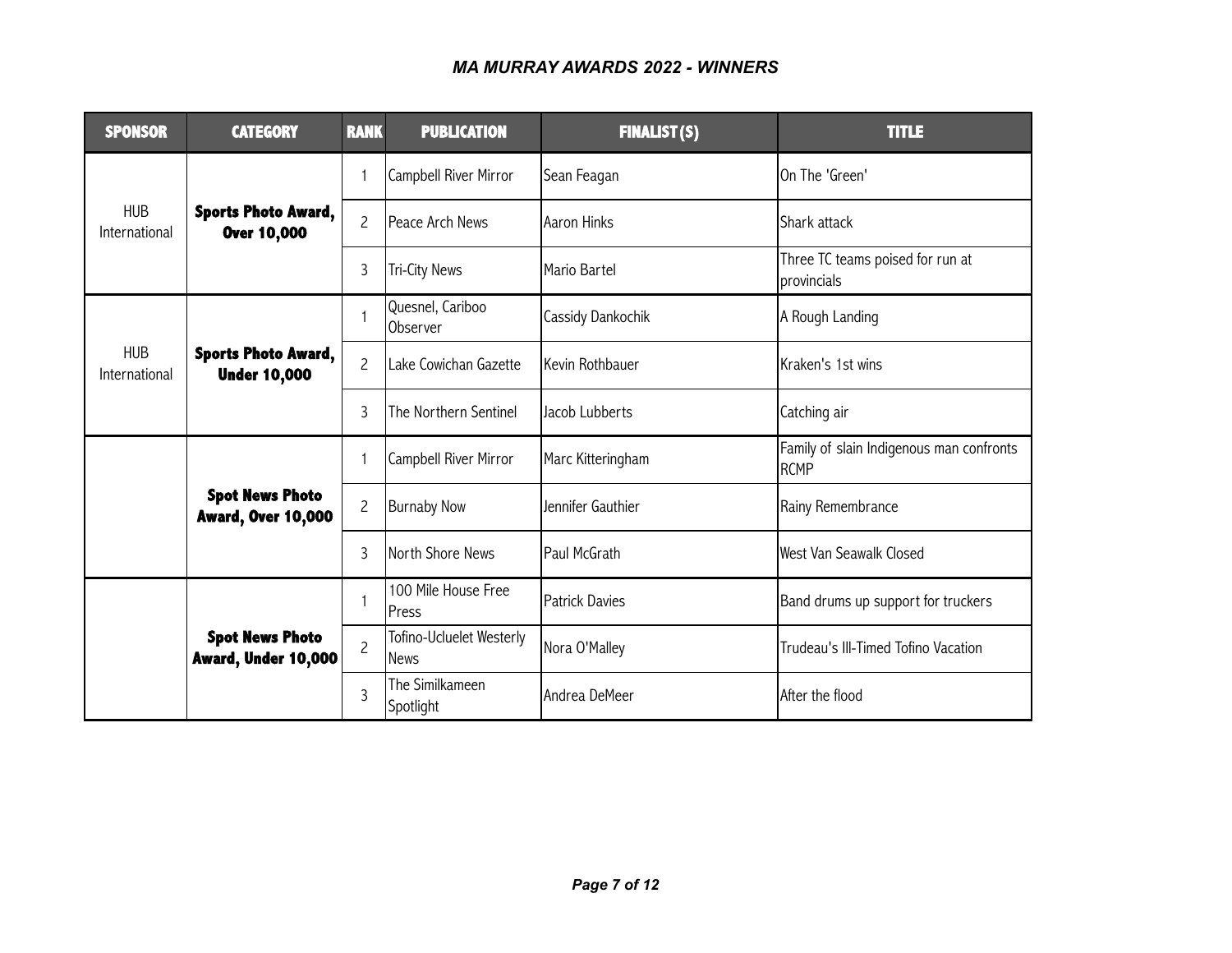| <b>SPONSOR</b>        | <b>CATEGORY</b>                                       | <b>RANK</b>    | <b>PUBLICATION</b>                    | <b>FINALIST(S)</b>                                           | <b>TITLE</b>                                                                     |  |  |  |  |
|-----------------------|-------------------------------------------------------|----------------|---------------------------------------|--------------------------------------------------------------|----------------------------------------------------------------------------------|--|--|--|--|
| <b>DIGITAL AWARDS</b> |                                                       |                |                                       |                                                              |                                                                                  |  |  |  |  |
|                       |                                                       | $\mathbf{1}$   | Quesnel, Cariboo<br>Observer          | Cassidy Dankochik                                            | West Fraser Log Yard Fire                                                        |  |  |  |  |
| <b>KPU</b>            | <b>Breaking News Video</b><br><b>Award</b>            | $\overline{c}$ | <b>Grand Forks Gazette</b>            | Laurie Tritschler                                            | Firefighters put out grass fire east of<br><b>Grand Forks</b>                    |  |  |  |  |
|                       |                                                       | 3              | The Morning Star                      | Jennifer Smith                                               | Remains of the North Valley Gymnastics<br>Facility                               |  |  |  |  |
|                       | <b>Feature Video Award</b><br><b>KPU</b>              | $\mathbf{1}$   | <b>Campbell River Mirror</b>          | Sean Feagan                                                  | Cycle club volunteers work to improve<br>Snowden Trail                           |  |  |  |  |
|                       |                                                       | $\overline{c}$ | <b>Grand Forks Gazette</b>            | Laurie Tritschler                                            | Jake and Rae-Lynne: The story of a Grand<br>Forks woman and her service dog      |  |  |  |  |
|                       |                                                       | 3              | Surrey Now-Leader                     | Tom Zillich                                                  | Merkules comes home                                                              |  |  |  |  |
|                       |                                                       | $\mathbf{1}$   | Kelowna Capital News                  | Paula Tran, Michael Rodriguez, Aaron<br>Hemens & Twila Amato | Multiple deaths reported after<br>'catastrophic' crane collapse in Kelowna       |  |  |  |  |
| <b>KPU</b>            | <b>Multimedia Breaking</b><br><b>News Story Award</b> | $\overline{c}$ | Vanderhoof, Omineca<br><b>Express</b> | Ashley Wadhwani & Aman Parhar                                | Suspect arrested in Vanderhoof after<br>active shooter sparks city-wide lockdown |  |  |  |  |
|                       |                                                       | 3              | Cowichan Valley Citizen               | Sarah Simpson, Kevin Rothbauer &<br>Andrea Rondeau           | 5 halls, Forest Service douse Maple Bay<br>Ifire                                 |  |  |  |  |
|                       |                                                       | 1              | <b>Terrace Standard</b>               | <b>Binny Paul</b>                                            | On the road to Indigenous-led food<br>sovereignty in northwest BC                |  |  |  |  |
| <b>KPU</b>            | <b>Multimedia Feature</b><br><b>Story Award</b>       | $\overline{c}$ | Yukon News                            | Jim Elliot                                                   | Trail cameras offer look at Yukon's wild<br>Iside                                |  |  |  |  |
|                       |                                                       | 3              | Kelowna Capital News                  | Aaron Hemens & Jen Zielinski                                 | White Rock Lake wildfire devastates North<br>Westside homes                      |  |  |  |  |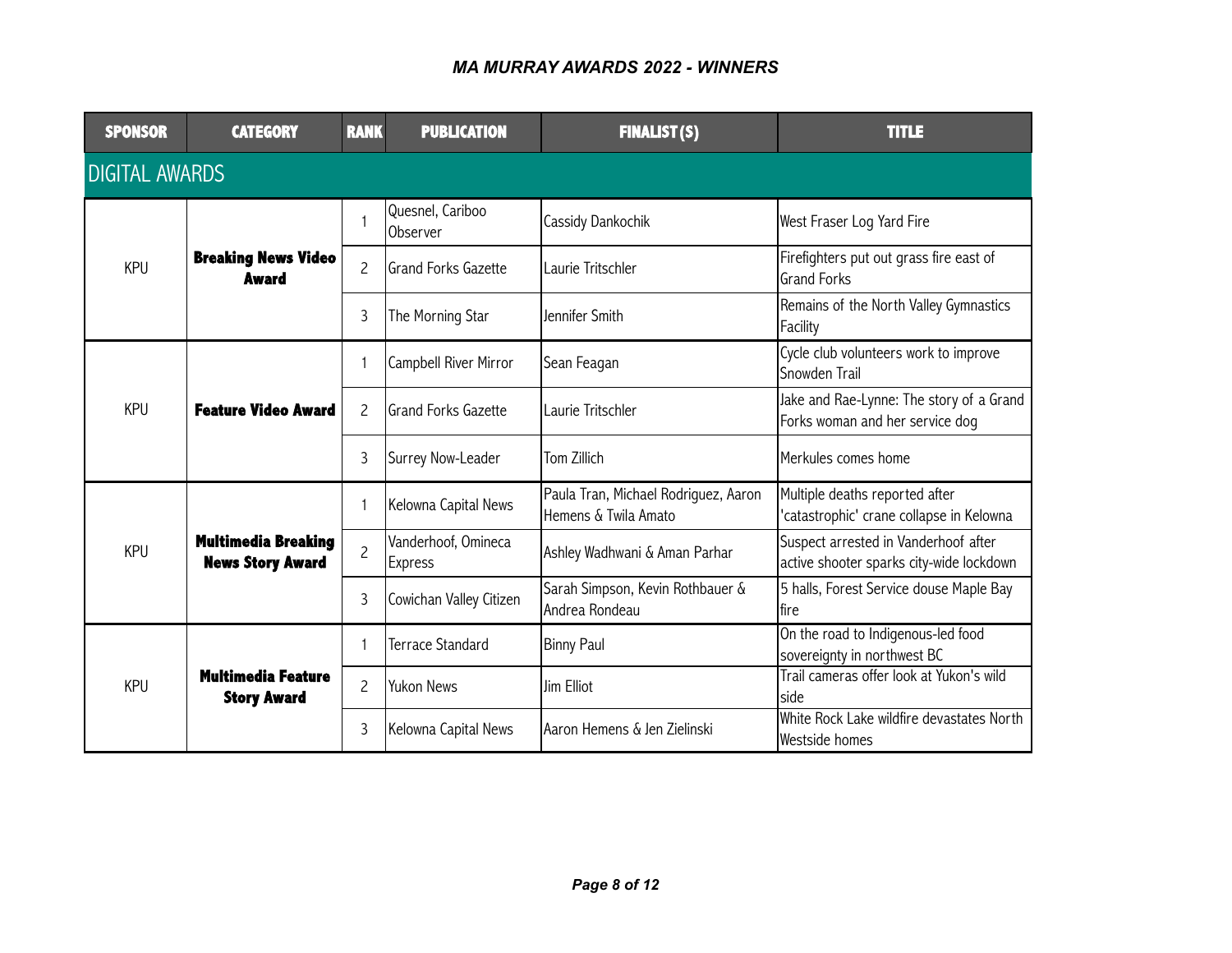| <b>SPONSOR</b>         | <b>CATEGORY</b>                                                                                                           | <b>RANK</b>    | <b>PUBLICATION</b>                       | <b>FINALIST(S)</b>                                                  | <b>TITLE</b>                   |  |  |  |  |
|------------------------|---------------------------------------------------------------------------------------------------------------------------|----------------|------------------------------------------|---------------------------------------------------------------------|--------------------------------|--|--|--|--|
|                        | <b>OTHER AWARDS</b>                                                                                                       |                |                                          |                                                                     |                                |  |  |  |  |
| Ledcor                 | <b>Eric Dunning Award</b><br>for Dedication and<br><b>Service to the</b><br><b>Community</b><br><b>Newsmedia Industry</b> | 1              | Black Press Vancouver<br><b>Island</b>   | Penny Sakamoto                                                      | Penny Sakamoto                 |  |  |  |  |
|                        |                                                                                                                           | $\mathbf{1}$   | <b>Goldstream News Gazette</b>           | Cathy Webster & Greater Victoria Black<br>Press Team                | Orange Shirt Day               |  |  |  |  |
| <b>Concord Pacific</b> | Ma Murray Community<br><b>Service Award</b>                                                                               | $\overline{c}$ | Langley Advance-Times                    | Roxanne Hooper and Langley Advance-<br><b>Times Editorial team</b>  | At Your Service                |  |  |  |  |
|                        |                                                                                                                           | 3              | lGulf Islands Driftwood                  | Nancy Johnson, Gail Sjuberg, Elizabeth<br>Nolan & Lorraine Sullivan | Let's Pick It Up, Salt Spring! |  |  |  |  |
|                        |                                                                                                                           | $\mathbf{1}$   | Boulevard Magazine                       | Boulevard Magazine Team                                             | Here & Now                     |  |  |  |  |
| <b>Mission Hill</b>    | <b>Magazine Excellence</b><br><b>Award</b>                                                                                | $\overline{c}$ | 3.21: Canada's Down<br>Syndrome Magazine | 3.21 Magazine Team                                                  | 3.21 Spring and Fall 2021      |  |  |  |  |
|                        |                                                                                                                           | 3              | Coast Reporter                           | Coast Life Team                                                     | Coast Life                     |  |  |  |  |
|                        | <b>New Journalist of the</b><br><b>Year</b>                                                                               | $\mathbf{1}$   | Penticton Western News                   | Brennan Phillips                                                    |                                |  |  |  |  |
|                        |                                                                                                                           | $\mathbf{1}$   | The Northern View                        | K-J Millar                                                          |                                |  |  |  |  |
|                        |                                                                                                                           | 1              | Victoria News                            | Jane Skrypnek                                                       |                                |  |  |  |  |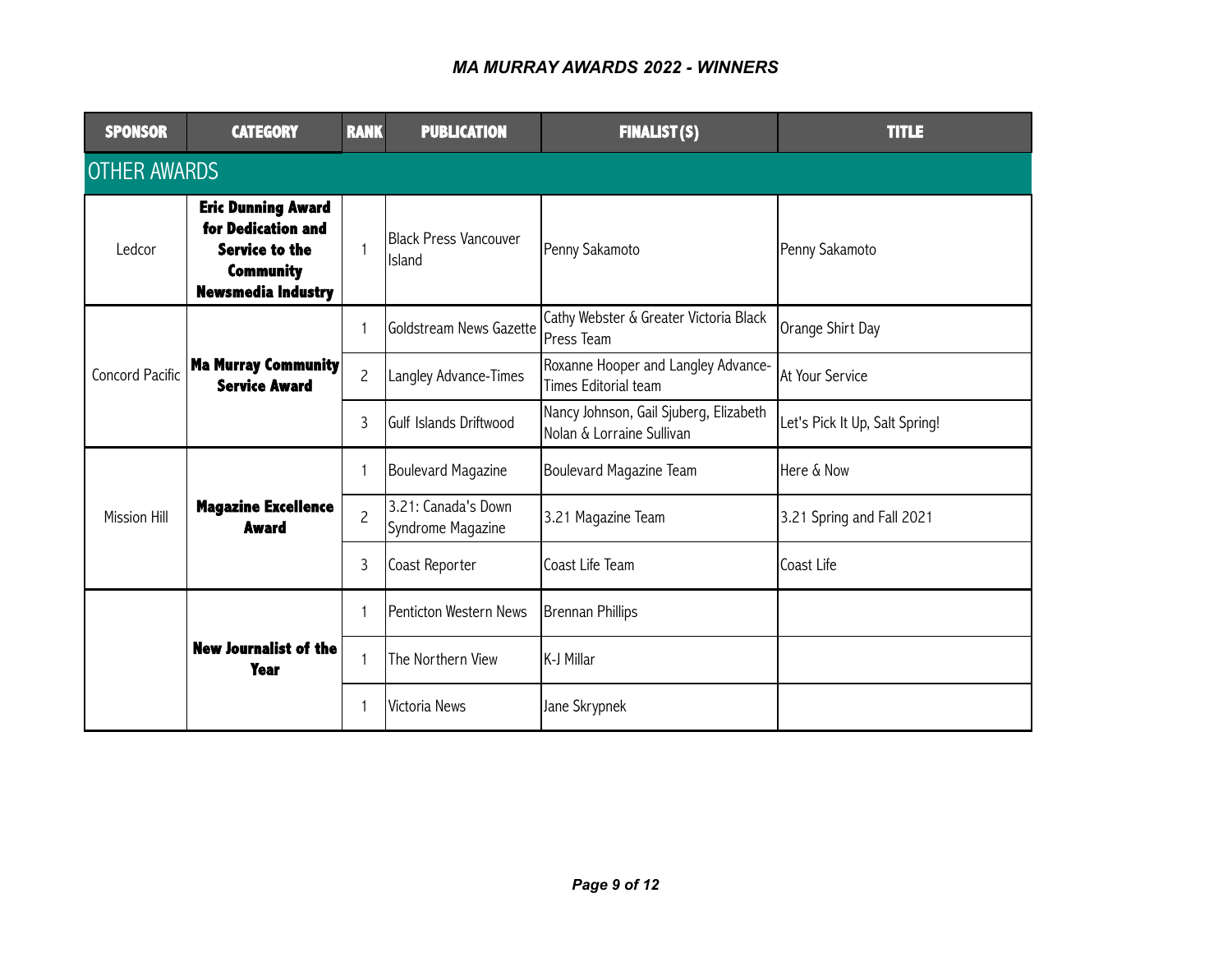| <b>SPONSOR</b> | <b>CATEGORY</b>                                          | <b>RANK</b>    | <b>PUBLICATION</b>           | <b>FINALIST(S)</b>                                                                    | <b>TITLE</b>                           |
|----------------|----------------------------------------------------------|----------------|------------------------------|---------------------------------------------------------------------------------------|----------------------------------------|
|                |                                                          | $\mathbf{1}$   | Pique Newsmagazine           | Catherine Power-Chartrand, Alison<br>Taylor, Shelley Ackerman & Sarah<br>Strother     | Whistler Magazine                      |
|                | <b>Special Publications</b><br><b>Award, Over 10,000</b> | $\overline{c}$ | Comox Valley Record          | Erin Haluschak, Tammy Robinson, Ali<br>Roddam & Artur Ciastkowski                     | Trio Magazine                          |
|                |                                                          | 3              | Coast Reporter               | Nancy Tiffin, Eric Pinfold, Patrick<br>Lessard & Dimitri Shvartsman                   | Wedding Guide 2021                     |
|                |                                                          | $\mathbf{1}$   | Peachland View               | Joanne Layh & Charlie Biddiscombe                                                     | Peachland Official 2021 Visitor Guide  |
|                | <b>Special Publications</b><br>Award, Under 10,000       | $\overline{c}$ | Oak Bay News                 | Susan Lundy, Michelle Gjerde, Lily Chan<br>& Dale Naftel                              | <b>TWEED Magazine Winter Edition</b>   |
|                |                                                          | 3              | The Squamish Chief           | Jennifer Thuncher, Karl Partington,<br>Cathie Greenlees & Sarah Strother              | Discover Squamish                      |
|                |                                                          |                | <b>Abbotsford News</b>       | Eastern Fraser Valley Editorial Team &<br>Abbotsford News Advertising Team            | Heroes in Education                    |
|                | <b>Special Section</b><br><b>Award, Over 10,000</b>      | $\overline{c}$ | Saanich News                 | Janet Gairdner, Don Denton & Michelle<br>Gjerde                                       | Saanich Strong                         |
|                |                                                          | 3              |                              | Goldstream News Gazette Michelle Cabana, Katie Engqvist & Team Autism Awareness Month |                                        |
|                | <b>Special Section</b><br>Award, Under 10,000            |                | 100 Mile House Free<br>Press | Melissa Smalley, Kelly Sinoski, Patrick<br>Davies & Martina Dopf                      | Firefight 2021: Community Appreciation |
|                |                                                          | $\overline{c}$ | Revelstoke Review            | Myles Williamson & Sydney Watt                                                        | Women of Inspiration Feature           |
|                |                                                          | 3              | Williams Lake Tribune        | Kathy McLean, Angie Mindus & Monica<br>Lamb-Yorski                                    | Casual Country 2021, Homegrown         |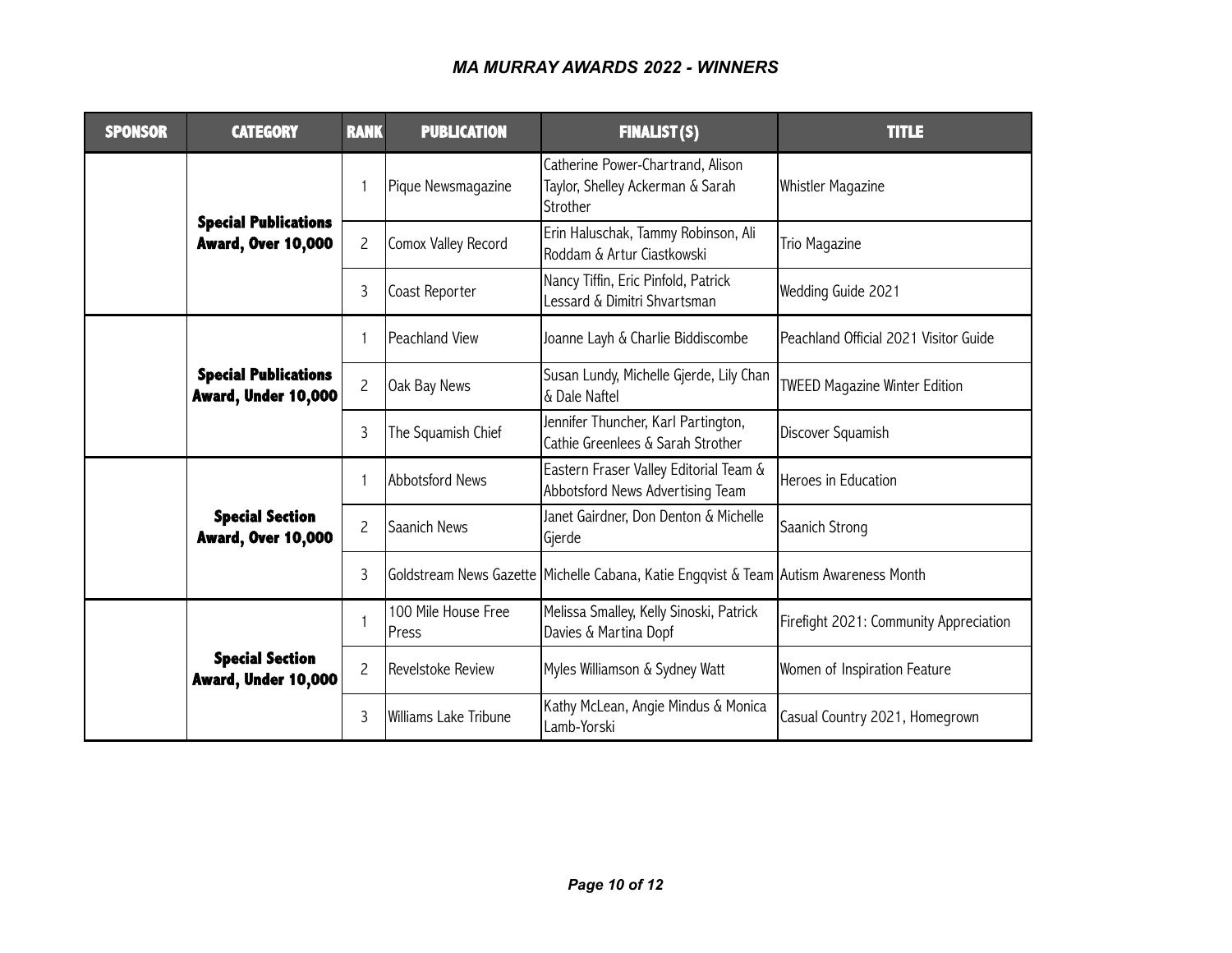| <b>SPONSOR</b>              | <b>CATEGORY</b>                                         | <b>RANK</b>    | <b>PUBLICATION</b>                      | <b>FINALIST(S)</b> | <b>TITLE</b> |  |  |  |
|-----------------------------|---------------------------------------------------------|----------------|-----------------------------------------|--------------------|--------------|--|--|--|
| NEWSPAPER EXCELLENCE AWARDS |                                                         |                |                                         |                    |              |  |  |  |
|                             |                                                         | 1              | Tofino-Ucluelet Westerly<br><b>News</b> |                    |              |  |  |  |
|                             | <b>Newspaper Excellence</b><br><b>Award, Category A</b> | $\overline{c}$ | Rocky Mountain Goat                     |                    |              |  |  |  |
|                             |                                                         | 3              | Eagle Valley News                       |                    |              |  |  |  |
|                             |                                                         | 1              | Revelstoke Review                       |                    |              |  |  |  |
|                             | <b>Newspaper Excellence</b><br><b>Award, Category B</b> | $\overline{c}$ | Quesnel, Cariboo<br>Observer            |                    |              |  |  |  |
|                             |                                                         | 3              | 100 Mile House Free<br><b>Press</b>     |                    |              |  |  |  |
|                             |                                                         | $\mathbf{1}$   | Gulf Islands Driftwood                  |                    |              |  |  |  |
|                             | <b>Newspaper Excellence</b><br><b>Award, Category C</b> | $\overline{c}$ | Powell River Peak                       |                    |              |  |  |  |
|                             |                                                         | 3              | lGrand Forks Gazette                    |                    |              |  |  |  |
|                             |                                                         | $\mathbf{1}$   | Pique Newsmagazine                      |                    |              |  |  |  |
|                             | <b>Newspaper Excellence</b><br><b>Award, Category D</b> | $\overline{c}$ | The Squamish Chief                      |                    |              |  |  |  |
|                             |                                                         | 3              | Williams Lake Tribune                   |                    |              |  |  |  |